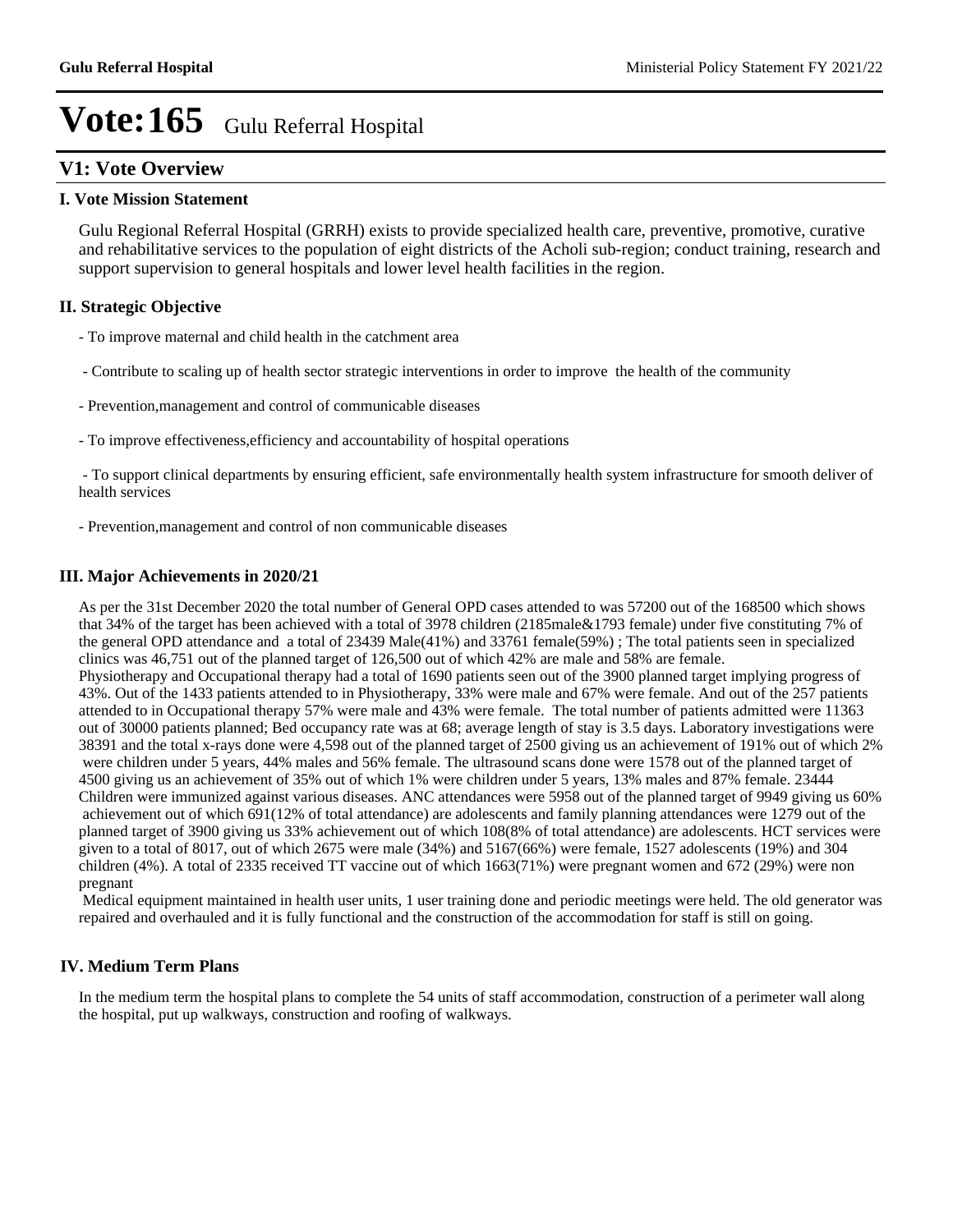## **V. Snapshot Of Medium Term Budget Allocations**

**Table 5.1: Overview of Vote Expenditures (UShs Billion)**

|                  |                                                      |                    | 2020/21       |                                           |         | <b>MTEF Budget Projections</b> |         |         |         |
|------------------|------------------------------------------------------|--------------------|---------------|-------------------------------------------|---------|--------------------------------|---------|---------|---------|
|                  |                                                      | 2019/20<br>Outturn | <b>Budget</b> | <b>Approved Expenditure</b><br>by End Dec | 2021/22 | 2022/23                        | 2023/24 | 2024/25 | 2025/26 |
| <b>Recurrent</b> | Wage                                                 | 4.508              | 5.109         | 2.046                                     | 5.109   | 5.109                          | 5.109   | 5.109   | 5.109   |
|                  | Non Wage                                             | 2.875              | 4.544         | 1.587                                     | 8.038   | 8.038                          | 8.038   | 8.038   | 8.038   |
| Devt.            | GoU                                                  | 1.486              | 1.900         | 0.708                                     | 1.900   | 1.900                          | 1.900   | 1.900   | 1.900   |
|                  | Ext. Fin.                                            | 0.000              | 0.000         | 0.000                                     | 0.000   | 0.000                          | 0.000   | 0.000   | 0.000   |
|                  | <b>GoU</b> Total                                     | 8.869              | 11.553        | 4.341                                     | 15.047  | 15.047                         | 15.047  | 15.047  | 15.047  |
|                  | <b>Total GoU+Ext Fin (MTEF)</b>                      | 8.869              | 11.553        | 4.341                                     | 15.047  | 15.047                         | 15.047  | 15.047  | 15.047  |
|                  | Arrears                                              | 0.261              | 0.200         | 0.165                                     | 0.015   | 0.000                          | 0.000   | 0.000   | 0.000   |
|                  | <b>Total Budget</b>                                  | 9.130              | 11.753        | 4.507                                     | 15.062  | 15.047                         | 15.047  | 15.047  | 15.047  |
|                  | <b>A.I.A Total</b>                                   | 0.000              | 0.000         | 0.000                                     | 0.000   | 0.000                          | 0.000   | 0.000   | 0.000   |
|                  | <b>Grand Total</b>                                   | 9.130              | 11.753        | 4.507                                     | 15.062  | 15.047                         | 15.047  | 15.047  | 15.047  |
|                  | <b>Total Vote Budget</b><br><b>Excluding Arrears</b> | 8.869              | 11.553        | 4.341                                     | 15.047  | 15.047                         | 15.047  | 15.047  | 15.047  |

## **Table 5.2: Budget Allocation by Programme (UShs Billion)**

|                                 | 2021/22 Draft Estimates |          |              |  |  |
|---------------------------------|-------------------------|----------|--------------|--|--|
| <b>Billion Uganda Shillings</b> | GoU                     | Ext. Fin | <b>Total</b> |  |  |
| Human Capital Development       | 15.047                  | 0.000    | 15.047       |  |  |
| <b>Grand Total:</b>             | 15.062                  | 0.000    | 15.062       |  |  |
| <b>Total excluding Arrears</b>  | 15.047                  | 0.000    | 15.047       |  |  |

## **VI. Budget By Economic Clasification**

**Table V6.1 2020/21 and 2021/22 Budget Allocations by Item**

|                                       |       | 2020/21 Approved Budget |       |              |        | 2021/22 Draft Estimates |              |
|---------------------------------------|-------|-------------------------|-------|--------------|--------|-------------------------|--------------|
| Billion Uganda Shillings              | GoU   | Ext. Fin                | AIA   | <b>Total</b> | GoU    | Ext. Fin                | <b>Total</b> |
| <b>Output Class: Outputs Provided</b> | 9.653 | 0.000                   | 0.000 | 9.653        | 13.147 | 0.000                   | 13.147       |
| 211 Wages and Salaries                | 5.426 | 0.000                   | 0.000 | 5.426        | 9.040  | 0.000                   | 9.040        |
| 212 Social Contributions              | 1.557 | 0.000                   | 0.000 | 1.557        | 1.566  | 0.000                   | 1.566        |
| 213 Other Employee Costs              | 1.308 | 0.000                   | 0.000 | 1.308        | 0.445  | 0.000                   | 0.445        |
| 221 General Expenses                  | 0.196 | 0.000                   | 0.000 | 0.196        | 0.267  | 0.000                   | 0.267        |
| 222 Communications                    | 0.069 | 0.000                   | 0.000 | 0.069        | 0.104  | 0.000                   | 0.104        |
| 223 Utility and Property Expenses     | 0.329 | 0.000                   | 0.000 | 0.329        | 0.345  | 0.000                   | 0.345        |
| 224 Supplies and Services             | 0.219 | 0.000                   | 0.000 | 0.219        | 0.393  | 0.000                   | 0.393        |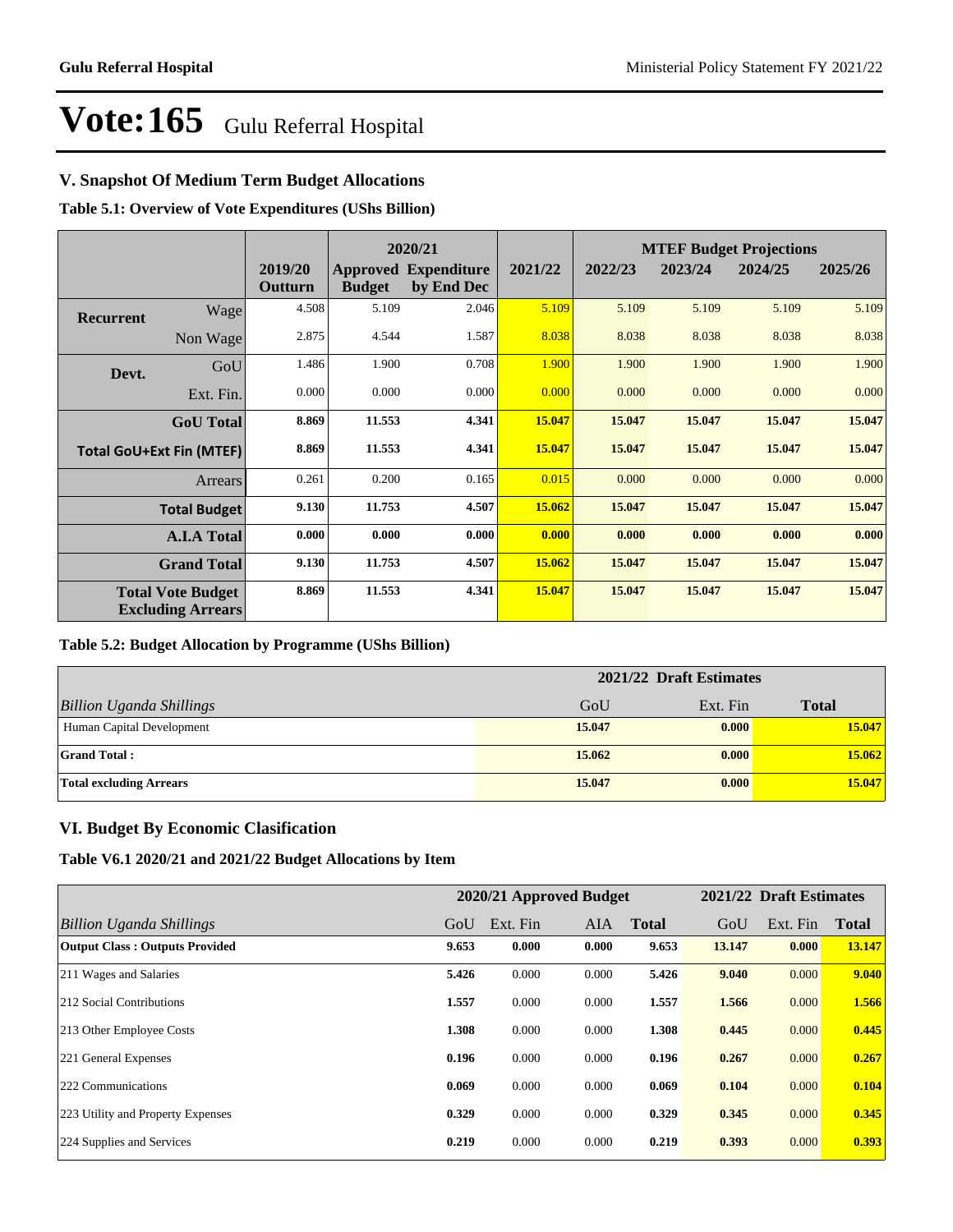| 225 Professional Services              | 0.015  | 0.000 | 0.000 | 0.015  | 0.015  | 0.000 | 0.015  |
|----------------------------------------|--------|-------|-------|--------|--------|-------|--------|
| 227 Travel and Transport               | 0.231  | 0.000 | 0.000 | 0.231  | 0.366  | 0.000 | 0.366  |
| 228 Maintenance                        | 0.290  | 0.000 | 0.000 | 0.290  | 0.595  | 0.000 | 0.595  |
| 273 Employer social benefits           | 0.015  | 0.000 | 0.000 | 0.015  | 0.011  | 0.000 | 0.011  |
| <b>Output Class: Capital Purchases</b> | 1.900  | 0.000 | 0.000 | 1.900  | 1.900  | 0.000 | 1.900  |
| <b>312 FIXED ASSETS</b>                | 1.900  | 0.000 | 0.000 | 1.900  | 1.900  | 0.000 | 1.900  |
| <b>Output Class: Arrears</b>           | 0.200  | 0.000 | 0.000 | 0.200  | 0.015  | 0.000 | 0.015  |
| 321 DOMESTIC                           | 0.200  | 0.000 | 0.000 | 0.200  | 0.015  | 0.000 | 0.015  |
| <b>Grand Total:</b>                    | 11.753 | 0.000 | 0.000 | 11.753 | 15.062 | 0.000 | 15.062 |
| <b>Total excluding Arrears</b>         | 11.553 | 0.000 | 0.000 | 11.553 | 15.047 | 0.000 | 15.047 |

## VII. Budget By Sub-Subprogramme, Department And Project

### **Table V7.1: Past Expenditure Outturns and Medium Term Projections by Sub-SubProgramme,Department and Project**

| <b>Billion Uganda shillings</b>                      |                                     | FY 2020/21                       |                                   |                                             | <b>Medium Term Projections</b> |         |         |         |
|------------------------------------------------------|-------------------------------------|----------------------------------|-----------------------------------|---------------------------------------------|--------------------------------|---------|---------|---------|
|                                                      | <b>FY 2019/20</b><br><b>Outturn</b> | <b>Approved</b><br><b>Budget</b> | <b>Spent By</b><br><b>End Dec</b> | 2021-22<br><b>Proposed</b><br><b>Budget</b> | 2022-23                        | 2023-24 | 2024-25 | 2025-26 |
| 56 Regional Referral Hospital Services               | 9.130                               | 11.753                           | 4.507                             | 15.062                                      | 15.047                         | 15.047  | 15.047  | 15.047  |
| 01 Gulu Referral Hospital Services                   | 7.471                               | 9.675                            | 3.725                             | 12.983                                      | 12.968                         | 12.968  | 12.968  | 12.968  |
| 02 Gulu Referral Hospital Internal Audit             | 0.011                               | 0.011                            | 0.006                             | 0.011                                       | 0.011                          | 0.011   | 0.011   | 0.011   |
| 03 Gulu Regional Maintenance                         | 0.161                               | 0.168                            | 0.067                             | 0.168                                       | 0.168                          | 0.168   | 0.168   | 0.168   |
| 1004 Gulu Rehabilitation Referral Hospital           | 1.486                               | 1.700                            | 0.620                             | 1.700                                       | 1.700                          | 1.700   | 1.700   | 1.700   |
| 1585 Retooling of Gulu Regional Referral<br>Hospital | 0.000                               | 0.200                            | 0.088                             | 0.200                                       | 0.200                          | 0.200   | 0.200   | 0.200   |
| <b>Total for the Vote</b>                            | 9.130                               | 11.753                           | 4.507                             | 15.062                                      | 15.047                         | 15.047  | 15.047  | 15.047  |
| <b>Total Excluding Arrears</b>                       | 8.869                               | 11.553                           | 4.341                             | 15.047                                      | 15.047                         | 15.047  | 15.047  | 15.047  |

## **VIII. Sub-SubProgramme Performance and Medium Term Plans**

## **Table V8.1: Sub-SubProgramme Outcome and Outcome Indicators**

| <b>Sub-SubProgramme:</b>                  | 56 Regional Referral Hospital Services                                                                                   |  |  |         |         |         |  |  |
|-------------------------------------------|--------------------------------------------------------------------------------------------------------------------------|--|--|---------|---------|---------|--|--|
| Objective :                               | To provide quality and sustainable general and specialized health services to all the population of Acholi<br>Sub-Region |  |  |         |         |         |  |  |
| <b>Responsible Officer:</b>               | Dr James ELIMA                                                                                                           |  |  |         |         |         |  |  |
| Outcome:                                  | Quality and accessible Regional Referral Hospital Services                                                               |  |  |         |         |         |  |  |
| 1. Improved quality of life at all levels |                                                                                                                          |  |  |         |         |         |  |  |
| <b>Performance Targets</b>                |                                                                                                                          |  |  |         |         |         |  |  |
| <b>Outcome Indicators</b>                 |                                                                                                                          |  |  | 2021/22 | 2022/23 | 2023/24 |  |  |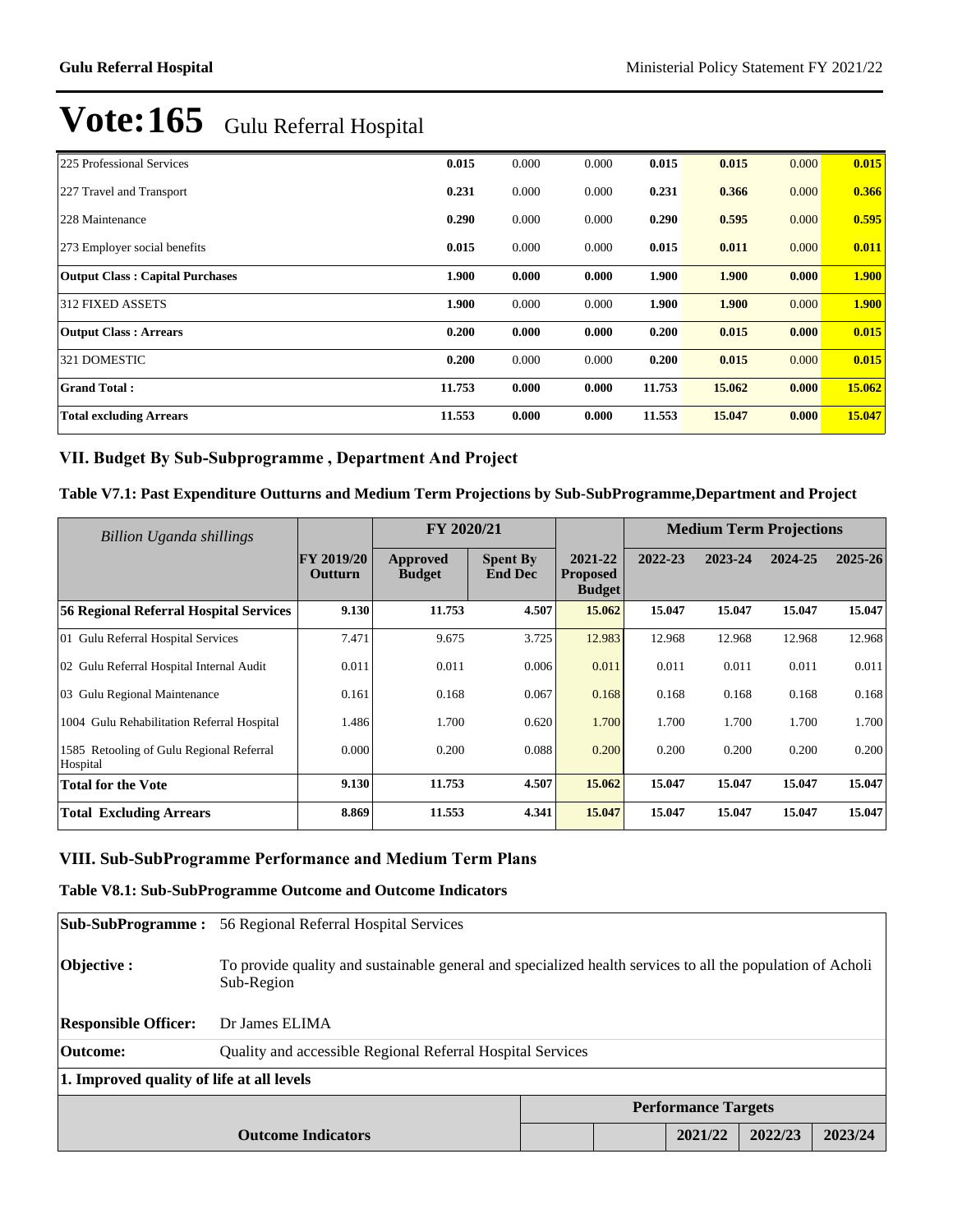|                                                                        | <b>Baseline</b> | <b>Base year</b> | <b>Target</b> | Projection   | Projection |
|------------------------------------------------------------------------|-----------------|------------------|---------------|--------------|------------|
| • % increase of specialised clinic outpatients attendances             | 124,925         | 2020             | 5%            | 6%           | 8%         |
| · % increase of diagnostic investigations carried                      | 127,830         | 2020             | 5%            | 6%           | 8%         |
| • Bed occupancy rate                                                   | 68%             | 2020             | 68%           | 70%          | 72%        |
| <b>Department: 01 Gulu Referral Hospital Services</b>                  |                 |                  |               |              |            |
| <b>Budget Output: 01 Inpatient services</b>                            |                 |                  |               |              |            |
| No. of in-patients (Admissions)                                        |                 |                  | 136,911       | 137,800      | 189,003    |
| Average Length of Stay (ALOS) - days                                   |                 |                  | 3             | 3            | 3          |
| Bed Occupancy Rate (BOR)                                               |                 |                  | 68            | 70           | 72         |
| Number of Major Operations (including Ceasarian se                     |                 |                  | <b>19,521</b> | 19,600       | 19,900     |
| <b>Budget Output: 02 Outpatient services</b>                           |                 |                  |               |              |            |
| No. of general outpatients attended to                                 |                 |                  | 136,911       | 140,000      | 140,000    |
| No. of specialised outpatients attended to                             |                 |                  | 120,586       | 121,000      | 121,000    |
| Referral cases in                                                      |                 |                  | <b>100</b>    | 120          | 120        |
| Budget Output: 03 Medicines and health supplies procured and dispensed |                 |                  |               |              |            |
| Value of medicines received/dispensed (Ush bn)                         |                 |                  | 1.5           | 1.5          | 1.5        |
| <b>Budget Output: 04 Diagnostic services</b>                           |                 |                  |               |              |            |
| No. of laboratory tests carried out                                    |                 |                  | 98,386        | 100,000      | 100,000    |
| No. of patient xrays (imaging) taken                                   |                 |                  | 4,736         | 5,000        | 5,000      |
| Number of Ultra Sound Scans                                            |                 |                  | 3,934         | 4,500        | 4,500      |
| <b>Budget Output: 05 Hospital Management and support services</b>      |                 |                  |               |              |            |
| Assets register updated on a quarterly basis                           |                 |                  | 4             | 4            | 4          |
| Timely payment of salaries and pensions by the 2                       |                 |                  | <b>Yes</b>    | Yes          | Yes        |
| Timely submission of quarterly financial/activity                      |                 |                  | Yes           | Yes          | Yes        |
| <b>Budget Output: 06 Prevention and rehabilitation services</b>        |                 |                  |               |              |            |
| No. of antenatal cases (All attendances)                               |                 |                  | 13,990        | 14,000       | 14,000     |
| No. of children immunised (All immunizations)                          |                 |                  | 35,868        | 36,500       | 37,000     |
| No. of family planning users attended to (New and Old)                 |                 |                  | 3,672         | 3,850        | 3,900      |
| Number of ANC Visits (All visits)                                      |                 |                  | 7,000         | 7,220        | 7,235      |
| Percentage of HIV positive pregnant women not on H                     |                 |                  | 0%            | $0\%$        | $0\%$      |
| Project: 1004 Gulu Rehabilitation Referral Hospital                    |                 |                  |               |              |            |
| <b>Budget Output: 80 Hospital Construction/rehabilitation</b>          |                 |                  |               |              |            |
| No. of hospitals benefiting from the renovation of existing facilities |                 |                  | $\mathbf{1}$  | $\mathbf{1}$ | 1          |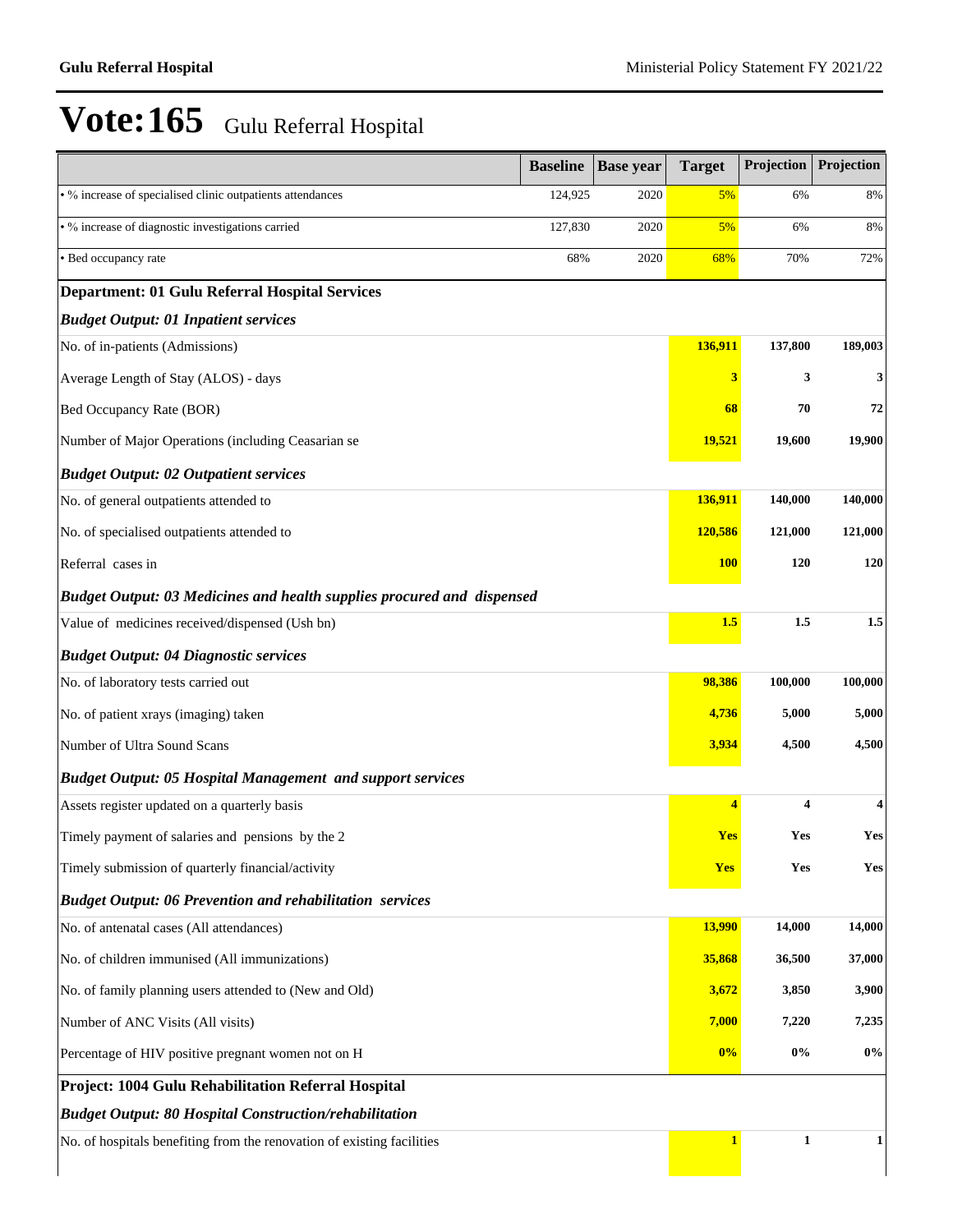| No. of reconstructed/rehabilitated general wards                      |    |    |    |
|-----------------------------------------------------------------------|----|----|----|
| Cerificates of progress/Completion                                    |    |    |    |
| <b>Budget Output: 81 Staff houses construction and rehabilitation</b> |    |    |    |
| No. of staff houses constructed/rehabilitated                         | 54 | 54 | 54 |
| Cerificates of progress/Completion                                    |    |    |    |

## **IX. Major Capital Investments And Changes In Resource Allocation**

## **Table 9.1: Major Capital Investment (Capital Purchases outputs over 0.5Billion)**

|                                                                                   | FY 2021/22   |                                                                                         |                                                                                                                         |  |  |  |  |  |  |
|-----------------------------------------------------------------------------------|--------------|-----------------------------------------------------------------------------------------|-------------------------------------------------------------------------------------------------------------------------|--|--|--|--|--|--|
| <b>Appr. Budget and Planned Outputs</b>                                           |              | <b>Expenditures and Achievements by</b><br>end Dec                                      | <b>Proposed Budget and Planned</b><br><b>Outputs</b>                                                                    |  |  |  |  |  |  |
| Vote 165 Gulu Referral Hospital                                                   |              |                                                                                         |                                                                                                                         |  |  |  |  |  |  |
| Sub-SubProgramme: 08 56 Regional Referral Hospital Services                       |              |                                                                                         |                                                                                                                         |  |  |  |  |  |  |
| Development Project : 1004 Gulu Rehabilitation Referral Hospital                  |              |                                                                                         |                                                                                                                         |  |  |  |  |  |  |
| Budget Output: 08 56 81 Staff houses construction and rehabilitation              |              |                                                                                         |                                                                                                                         |  |  |  |  |  |  |
| Construction of double storeyed building of 54 units of staff<br>houses continued |              | There was continuation of fixing ot conduits in<br>the walls and plastering the inside. | Completion of 36 staff houses out of 54 units<br>being constructed<br>Roofing of the remaining 18 units of staff houses |  |  |  |  |  |  |
| <b>Total Output Cost(Ushs Thousand)</b>                                           | 1,250,000    | 416,667                                                                                 | 1,350,000                                                                                                               |  |  |  |  |  |  |
| Gou Dev't:                                                                        | 1,250,000    | 416,667                                                                                 | 1,350,000                                                                                                               |  |  |  |  |  |  |
| Ext Fin:                                                                          | $\Omega$     | $\Omega$                                                                                |                                                                                                                         |  |  |  |  |  |  |
| A.I.A.                                                                            | $\mathbf{0}$ |                                                                                         |                                                                                                                         |  |  |  |  |  |  |

## **X. Vote Challenges and Plans To Improve Performance**

#### **Vote Challenges**

The major challenges include:

. Inadequate staffing especially with Senior Consultants, consultants and Medical Officer Special Grade

- 2. High attrition rate of health workers
- 3. Lack of accommodation for the health workers
- 4. Lack of cardinal diagnostic equipment CTC scan and MRI

#### **Plans to improve Vote Performance**

Strengthen support supervision with task allocation; improve on time management ; regular

meetings; build staff capacity through trainings (short and long term); improve staff welfare. Provide accommodation of staff.; encouraging staff to work and lobbying

implementing partners to fill in gaps in service delivery

## **XI Off Budget Support**

**Table 11.1 Off-Budget Support by Project**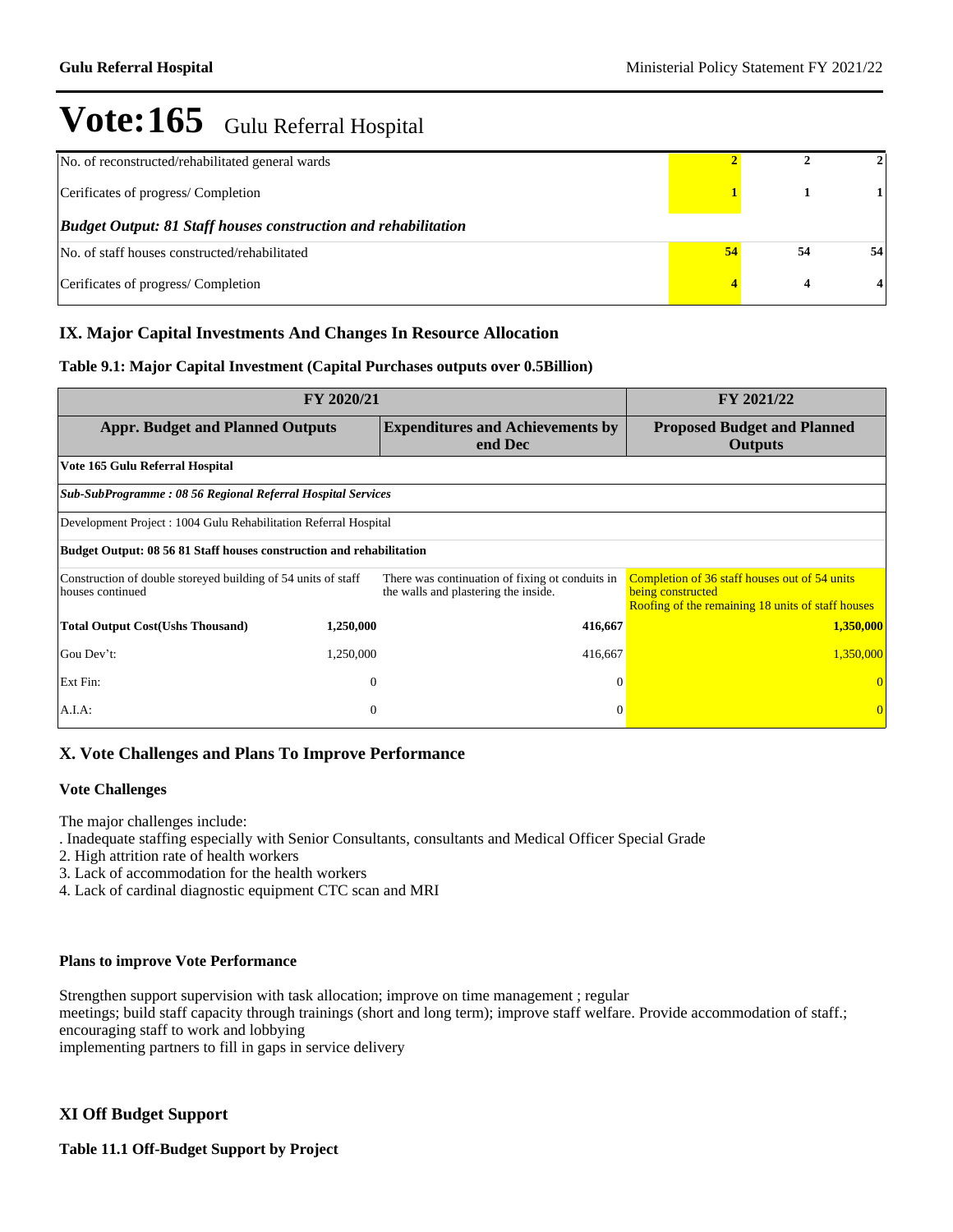N/A

## **XII. Vote Cross Cutting Policy And Other Budgetary Issues**

## **Table 12.1: Cross- Cutting Policy Issues**

| <b>Issue Type:</b>                                                                                                                                                   | <b>HIV/AIDS</b>                                                                                                                                           |  |  |  |  |  |
|----------------------------------------------------------------------------------------------------------------------------------------------------------------------|-----------------------------------------------------------------------------------------------------------------------------------------------------------|--|--|--|--|--|
| Objective:                                                                                                                                                           | To achieve the 90-90-90UNAIDS target by 2022                                                                                                              |  |  |  |  |  |
| <b>Issue of Concern:</b>                                                                                                                                             | Most of the patients are not adhering to ART regulations and others are not linked to care                                                                |  |  |  |  |  |
| <b>Planned Interventions:</b>                                                                                                                                        | Ensure 90% of people living with HIV know their status<br>90% of the patients are diagnosed and initiate on ART<br>90% of the patients are linked to care |  |  |  |  |  |
| <b>Budget Allocation (Billion):</b>                                                                                                                                  | 0.850                                                                                                                                                     |  |  |  |  |  |
| <b>Performance Indicators:</b><br>Percentage of patients tested<br>percentage of contacts made<br>90-90-90 target achieved                                           |                                                                                                                                                           |  |  |  |  |  |
| <b>Issue Type:</b>                                                                                                                                                   | <b>Gender</b>                                                                                                                                             |  |  |  |  |  |
| Objective:                                                                                                                                                           | To provide fairness in the provision of health services                                                                                                   |  |  |  |  |  |
| <b>Issue of Concern:</b>                                                                                                                                             | There is need for fairness in the provision of health services                                                                                            |  |  |  |  |  |
| <b>Planned Interventions:</b><br>Provision of equal opportunities to the disabled and incapacitated<br>Provision of manpower to identify and select the marginalized |                                                                                                                                                           |  |  |  |  |  |
| <b>Budget Allocation (Billion):</b>                                                                                                                                  | 0.880                                                                                                                                                     |  |  |  |  |  |
| <b>Performance Indicators:</b>                                                                                                                                       | Number of disadvantaged patients treated                                                                                                                  |  |  |  |  |  |
| <b>Issue Type:</b>                                                                                                                                                   | <b>Enviroment</b>                                                                                                                                         |  |  |  |  |  |
| Objective:                                                                                                                                                           | To properly segregate and dispose off the waste                                                                                                           |  |  |  |  |  |
| <b>Issue of Concern:</b>                                                                                                                                             | There is poor segregation and waste disposal                                                                                                              |  |  |  |  |  |
| <b>Planned Interventions:</b>                                                                                                                                        | Sensitize the patients and health workers on waste management<br>Ensure proper waste disposal                                                             |  |  |  |  |  |
| <b>Budget Allocation (Billion):</b>                                                                                                                                  | 0.500                                                                                                                                                     |  |  |  |  |  |
| <b>Performance Indicators:</b>                                                                                                                                       | Number of departments with bin liners<br>Number of wards with clearly marked bin liners                                                                   |  |  |  |  |  |

## **XIII. Personnel Information**

### **Table 13.1 Staff Establishment Analysis**

| <b>Title</b>                                   | <b>Salary Scale</b>    | <b>Number Of Approved Positions</b> | <b>Number Of Filled Positions</b> |
|------------------------------------------------|------------------------|-------------------------------------|-----------------------------------|
| <b>CONSULTANT</b>                              | U1SE                   |                                     |                                   |
| <b>SENIOR CONSULTANT</b>                       | U1SE                   |                                     | 01                                |
| Medical Officer (Special Grade)                | $ U2 \text{ (Med-1)} $ | 12                                  | $\overline{4}$                    |
| <b>PRINCIPAL ANAESTHETIC</b><br><b>OFFICER</b> | $U3(Med-2)$            |                                     |                                   |
| <b>MEDICAL OFFICER</b>                         | U4 (Med-1)             | 10                                  | 61                                |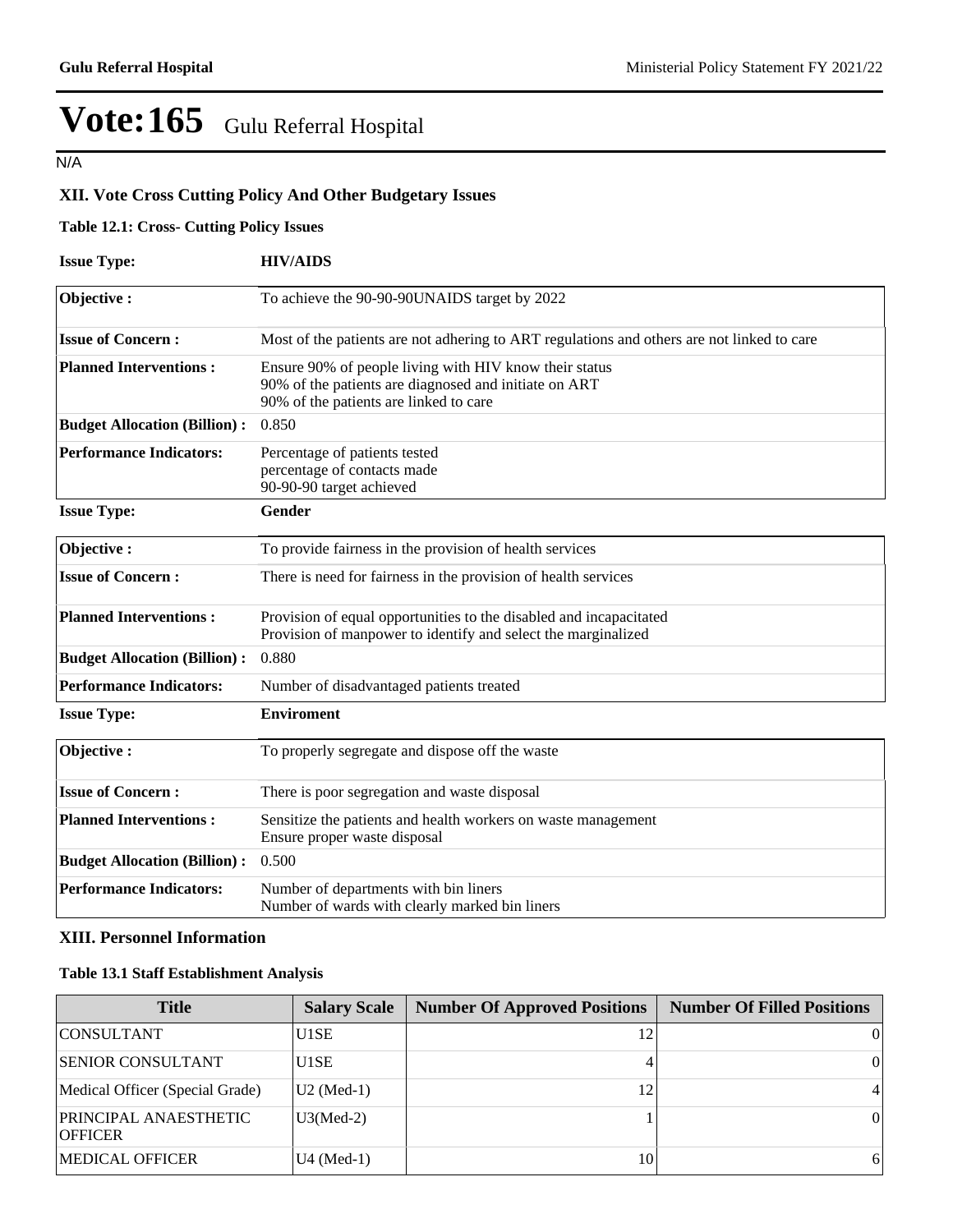| <b>SENIOR NURSING OFFICER</b>                 | $U4(Med-2)$      | 24             | 15               |
|-----------------------------------------------|------------------|----------------|------------------|
| SENIOR PSYCHIATRIC<br><b>CLINICAL OFFICER</b> | $U4(Med-2)$      | $\overline{2}$ | $\Omega$         |
| HOSPITAL ADMINISTRATOR                        | U4L              |                | $\Omega$         |
| HUMAN RESOURCE OFFICER                        | U <sub>4</sub> L |                | $\boldsymbol{0}$ |
| PSYCHIATRIC CLINICAL<br><b>OFFICER</b>        | U5(SC)           | 3              |                  |
| <b>ANAESTHETIC OFFICER</b>                    | U5(SC)           | 3              |                  |
| <b>CLINICAL OFFICER</b>                       | U5(SC)           | 10             | 6                |
| <b>DISPENSER</b>                              | U5(SC)           | 3              |                  |
| NURSING OFFICER (MID<br>WIFERY)               | U5(SC)           | 20             | 8                |
| Nursing Officer (Nursing)                     | U5(SC)           | 47             | 38               |
| <b>NUTRITIONIST</b>                           | U5(SC)           |                | $\Omega$         |
| OPTHALMIC CLINICAL<br><b>OFFICER</b>          | U5(SC)           | $\overline{c}$ | $\Omega$         |
| ORTHOPAEDIC OFFICER                           | U5(SC)           | 5              | 3                |
| <b>PHYSIOTHERAPIST</b>                        | U5(SC)           | $\overline{c}$ | $\mathbf{0}$     |
| Radiographer                                  | U5(SC)           | 2              | $\mathbf{0}$     |
| <b>Stenographer Secretary</b>                 | U5L              | $\overline{c}$ | $\mathbf{0}$     |
| <b>ENROLLED NURSES</b>                        | $U7$ (Med)       | 56             | 41               |
| THEATRE ASSISTANT                             | U8 (Med)         | 6              | 3                |
| <b>ASKARI</b>                                 | U8L              | 22             | 15               |

## **Table 13.2 Staff Recruitment Plan**

| Post Title                             | <b>Salalry</b><br>Scale | No. Of<br>Approved<br>Posts | No Of<br><b>Filled Posts</b> | Vacant<br><b>Posts</b> | No. of Posts<br>Cleared for<br>Filling<br>FY2021/22 | Gross Salary<br>Per Month<br>(UGX) | <b>Total Annual</b><br>Salary<br>(UGX) |
|----------------------------------------|-------------------------|-----------------------------|------------------------------|------------------------|-----------------------------------------------------|------------------------------------|----------------------------------------|
| PSYCHIATRIC CLINICAL<br><b>OFFICER</b> | U5(SC)                  | 3                           |                              | ◠                      |                                                     | 2,400,000                          | 28,800,000                             |
| <b>ANAESTHETIC OFFICER</b>             | U5(SC)                  | 3                           |                              | $\mathcal{L}$          |                                                     | 2,400,000                          | 28,800,000                             |
| ASKARI                                 | U8L                     | 22                          | 15                           |                        |                                                     | 1,069,160                          | 12,829,920                             |
| <b>CLINICAL OFFICER</b>                | U5(SC)                  | 10                          | 6                            | 4                      |                                                     | 4,800,000                          | 57,600,000                             |
| <b>CONSULTANT</b>                      | U1SE                    | 12                          | $\theta$                     | 12                     | 6                                                   | 36,214,002                         | 434,568,024                            |
| <b>DISPENSER</b>                       | U5(SC)                  | 3                           |                              | $\overline{c}$         |                                                     | 2,400,000                          | 28,800,000                             |
| <b>ENROLLED NURSES</b>                 | $U7$ (Med)              | 56                          | 41                           | 15                     | 12                                                  | 7,357,896                          | 88,294,752                             |
| HOSPITAL ADMINISTRATOR                 | U4L                     |                             | $\Omega$                     |                        |                                                     | 601,341                            | 7,216,092                              |
| <b>HUMAN RESOURCE OFFICER</b>          | U4L                     |                             |                              |                        |                                                     | 601,341                            | 7,216,092                              |
| <b>MEDICAL OFFICER</b>                 | $U4$ (Med-1)            | 10                          | 6                            | 4                      |                                                     | 9,000,000                          | 108,000,000                            |
| Medical Officer (Special Grade)        | $U2$ (Med-1)            | 12                          |                              | 8                      |                                                     | 22,504,810                         | 270,057,720                            |
| NURSING OFFICER (MID<br>WIFERY)        | U5(SC)                  | 20                          | 8                            | 12                     | 6                                                   | 7,200,000                          | 86,400,000                             |
| Nursing Officer (Nursing)              | U5(SC)                  | 47                          | 38                           | 9                      | 6                                                   | 7,200,000                          | 86,400,000                             |